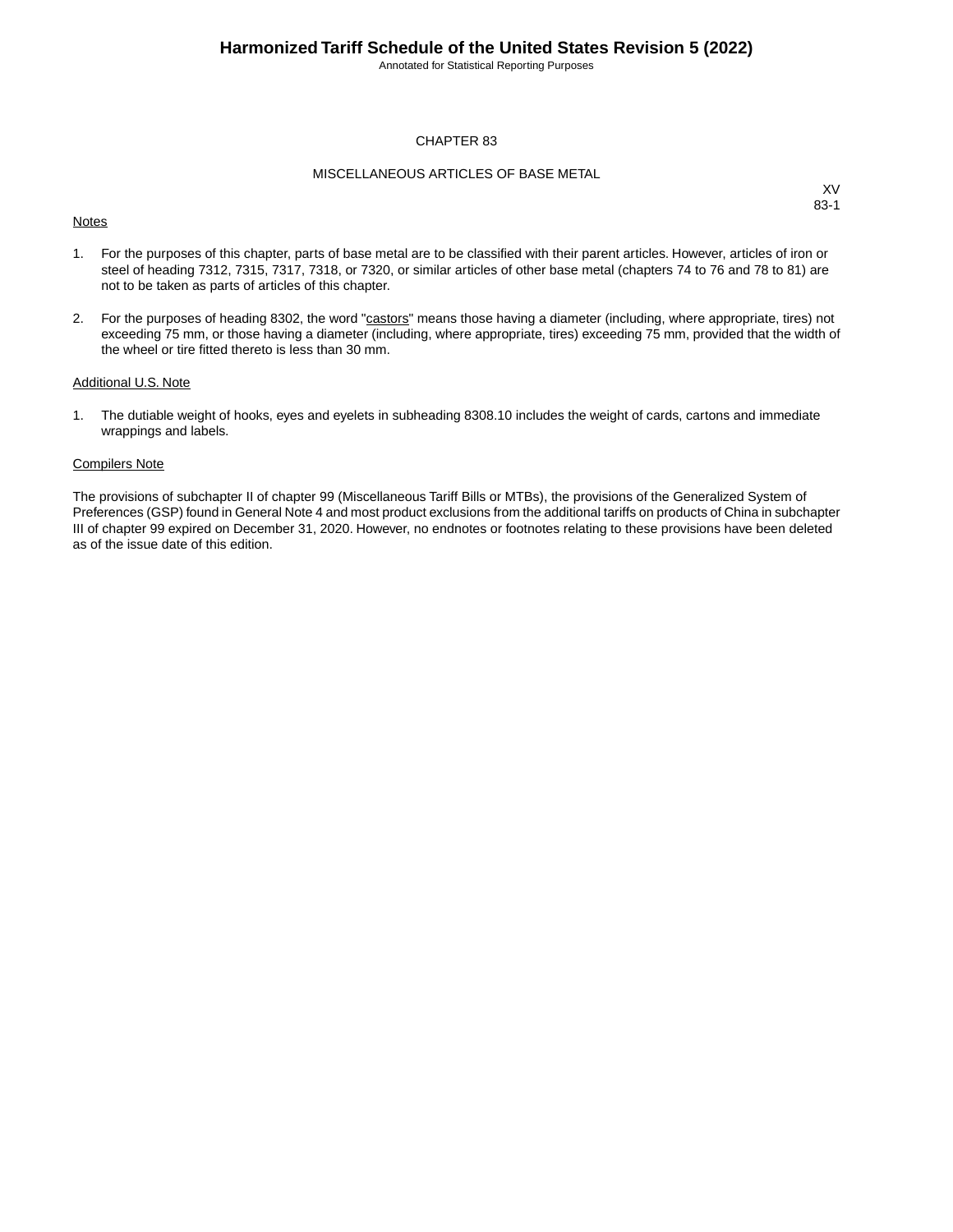Annotated for Statistical Reporting Purposes

| Heading/        | Stat.       |                                                                                                                                                                                                                                         | Unit                           |                       | Rates of Duty                                                                       |                |
|-----------------|-------------|-----------------------------------------------------------------------------------------------------------------------------------------------------------------------------------------------------------------------------------------|--------------------------------|-----------------------|-------------------------------------------------------------------------------------|----------------|
| Subheading      | Suf-<br>fix | <b>Article Description</b>                                                                                                                                                                                                              | of<br>Quantity                 | General               | $\mathbf{1}$<br>Special                                                             | $\overline{2}$ |
| 8301<br>8301.10 |             | Padlocks and locks (key, combination or electrically operated),<br>of base metal; clasps and frames with clasps, incorporating<br>locks, of base metal; keys and parts of any of the foregoing<br>articles, of base metal:<br>Padlocks: |                                |                       |                                                                                     |                |
| 8301.10.20 00   |             | Not of cylinder or pin tumbler construction:                                                                                                                                                                                            | doz 2.3% <sup>1/</sup>         |                       | Free (A+, AU, BH,<br>CL, CO, D, E, IL,<br>JO, KR, MA, OM,<br>P, PA, PE, S, SG)      | 39.5%          |
| 8301.10.40 00   |             |                                                                                                                                                                                                                                         |                                |                       | Free (A+, AU, BH,<br>CL, CO, D, E, IL,<br>JO, KR, MA, OM,<br>P, PA, PE, S, SG)      | 29.5%          |
| 8301.10.50 00   |             |                                                                                                                                                                                                                                         | doz 3.6% <sup>2/</sup>         |                       | Free (A, AU, BH, CL, 28.5%<br>CO, D, E, IL, JO,<br>KR, MA, OM, P,<br>PA, PE, S, SG) |                |
| 8301.10.60      |             | Of cylinder or pin tumbler construction:                                                                                                                                                                                                |                                | $6.1\%$ <sup>1/</sup> | Free (A, AU, BH, CL, 27%<br>CO, D, E, IL, JO,<br>KR, MA, OM, P,<br>PA, PE, S, SG)   |                |
|                 | 20          | Lock bodies containing hardened steel<br>components with attached (or insertable)<br>flexible cable composed of wire strands and                                                                                                        |                                |                       |                                                                                     |                |
| 8301.10.80      | 80<br>00    | Over 3.8 cm but not over 6.4 cm in width                                                                                                                                                                                                | doz.<br>doz 4.8% <sup>3/</sup> |                       | Free (A+, AU, BH,<br>CL, CO, D, E, IL,<br>JO, KR, MA, OM,<br>P, PA, PE, S, SG)      | 36%            |
| 8301.10.90 00   |             |                                                                                                                                                                                                                                         | doz 4.2% <sup>2/</sup>         |                       | Free (A, AU, BH, CL, 29.5%<br>CO, D, E, IL, JO,<br>KR, MA, OM, P,                   |                |
| 8301.20.00      |             |                                                                                                                                                                                                                                         |                                |                       | PA, PE, S, SG)<br>Free (A*, AU, B, BH, 45%<br>CL, CO, D, E, IL,<br>JO, KR, MA, OM,  |                |
|                 | 30          | Non-integral steering wheel immobilizer devices doz.                                                                                                                                                                                    |                                |                       | P, PA, PE, S, SG)                                                                   |                |
|                 | 60          |                                                                                                                                                                                                                                         | .lkg                           |                       |                                                                                     |                |
| 8301.30.00      |             |                                                                                                                                                                                                                                         |                                | $5.7\%$ <sup>1/</sup> | Free (A, AU, BH, CL, 45%<br>CO, D, E, IL, JO,<br>KR, MA, OM, P,<br>PA, PE, S, SG)   |                |
|                 | 60          | Cam locks and other locks suitable for use with chests,                                                                                                                                                                                 |                                |                       |                                                                                     |                |
|                 | 90          |                                                                                                                                                                                                                                         |                                |                       |                                                                                     |                |
|                 |             |                                                                                                                                                                                                                                         |                                |                       |                                                                                     |                |
|                 |             |                                                                                                                                                                                                                                         |                                |                       |                                                                                     |                |
|                 |             |                                                                                                                                                                                                                                         |                                |                       |                                                                                     |                |
|                 |             |                                                                                                                                                                                                                                         |                                |                       |                                                                                     |                |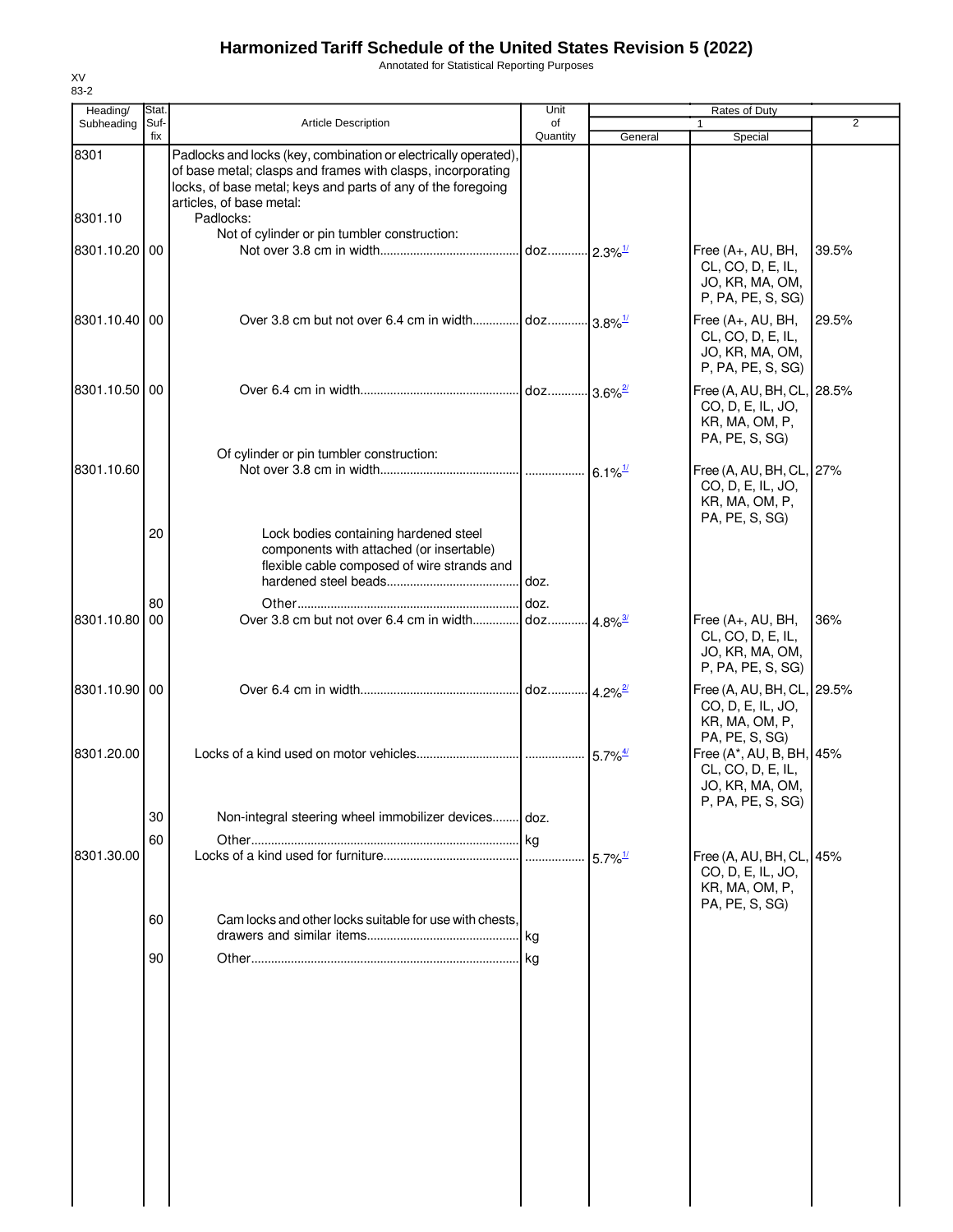Annotated for Statistical Reporting Purposes

| Heading/      | Stat. |                                                                                                                                                                                                                                  | Unit                   |                        | Rates of Duty                                                                                   |                |
|---------------|-------|----------------------------------------------------------------------------------------------------------------------------------------------------------------------------------------------------------------------------------|------------------------|------------------------|-------------------------------------------------------------------------------------------------|----------------|
| Subheading    | Suf-  | Article Description                                                                                                                                                                                                              | of                     |                        | 1                                                                                               | $\overline{2}$ |
| 8301 (con.)   | fix   | Padlocks and locks (key, combination or electrically operated)<br>of base metal; clasps and frames with clasps, incorporating<br>locks, of base metal; keys and parts of any of the foregoing<br>articles, of base metal: (con.) | Quantity               | General                | Special                                                                                         |                |
| 8301.40       |       | Other locks:                                                                                                                                                                                                                     |                        |                        |                                                                                                 |                |
| 8301.40.30 00 |       |                                                                                                                                                                                                                                  | doz 3.1% <sup>2/</sup> |                        | Free (A, AU, BH, CL, 45%<br>CO, D, E, IL, JO,<br>JP, KR, MA, OM,<br>P, PA, PE, S, SG)           |                |
| 8301.40.60    |       |                                                                                                                                                                                                                                  |                        | $5.7\%$ <sup>1/</sup>  | Free (A, AU, BH, CL, 45%<br>CO, D, E, IL, JO,<br>KR, MA, OM, P,<br>PA, PE, S, SG)<br>2.85% (JP) |                |
|               | 30    | Door locks, locksets and other locks suitable for<br>use with interior or exterior doors (except garage,                                                                                                                         |                        |                        |                                                                                                 |                |
|               | 60    |                                                                                                                                                                                                                                  |                        |                        |                                                                                                 |                |
| 8301.50.00 00 |       |                                                                                                                                                                                                                                  |                        |                        | Free (A, AU, BH, CL, 45%<br>CO, D, E, IL, JO,<br>KR, MA, OM, P,<br>PA, PE, S, SG)               |                |
| 8301.60.00 00 |       |                                                                                                                                                                                                                                  | kg                     | $-2.8\%$ <sup>1/</sup> | Free (A*, AU, B, BH, 45%<br>CL, CO, D, E, IL,<br>JO, JP, KR, MA,<br>OM, P, PA, PE, S,<br>SG)    |                |
| 8301.70.00 00 |       |                                                                                                                                                                                                                                  |                        |                        | Free (A*, AU, B, BH, 45%<br>CL, CO, D, E, IL,<br>JO, JP, KR, MA,<br>OM, P, PA, PE, S,<br>SG)    |                |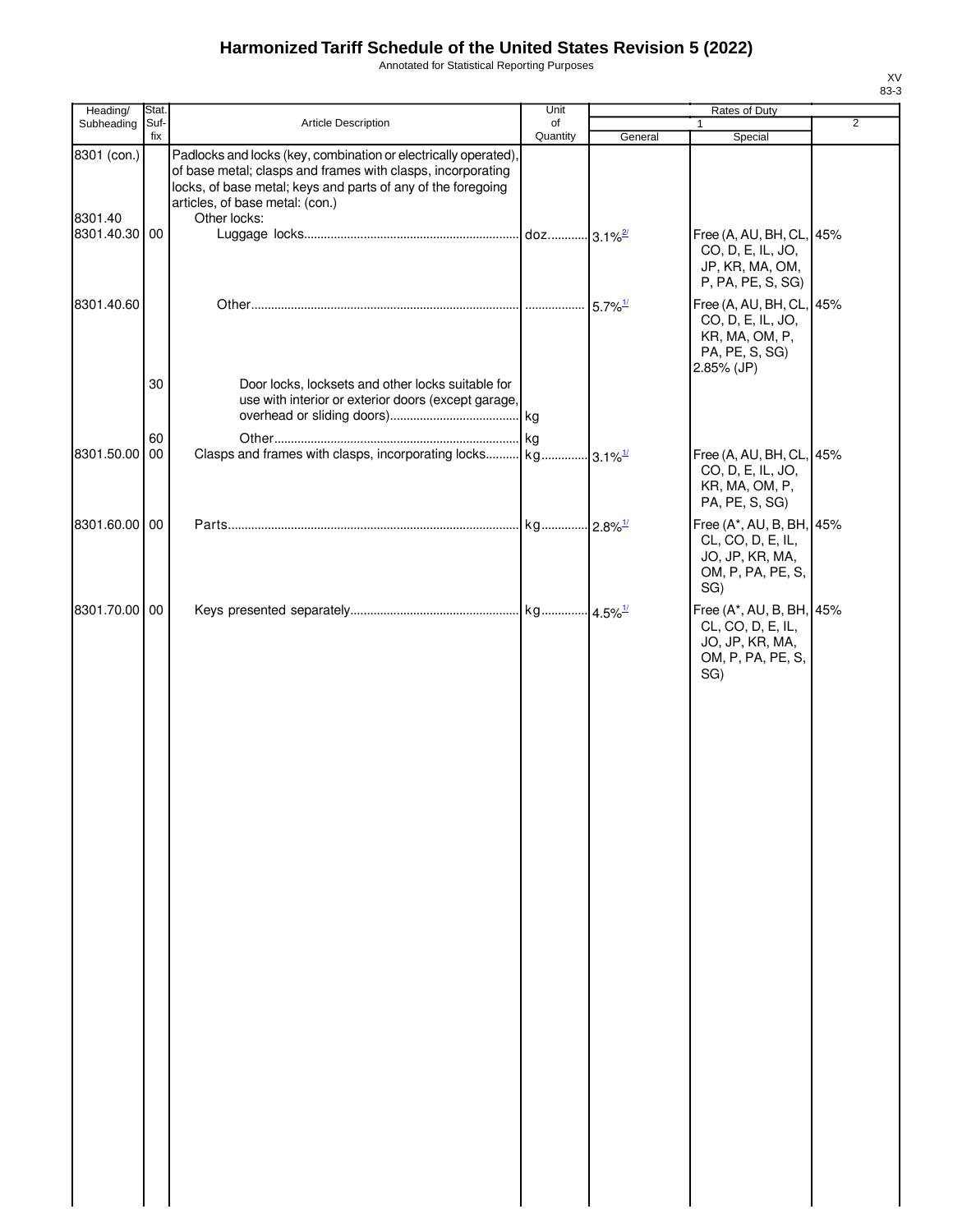Annotated for Statistical Reporting Purposes

| Heading/      | Stat.       |                                                                                                                            | Unit           |                                             | Rates of Duty                        |                |
|---------------|-------------|----------------------------------------------------------------------------------------------------------------------------|----------------|---------------------------------------------|--------------------------------------|----------------|
| Subheading    | Suf-<br>fix | <b>Article Description</b>                                                                                                 | of<br>Quantity |                                             |                                      | $\overline{2}$ |
| 8302          |             | Base metal mountings, fittings and similar articles suitable for                                                           |                | General                                     | Special                              |                |
|               |             | furniture, doors, staircases, windows, blinds, coachwork,<br>saddlery, trunks, chests, caskets or the like; base metal hat |                |                                             |                                      |                |
|               |             | racks, hat-pegs, brackets and similar fixtures; castors with                                                               |                |                                             |                                      |                |
|               |             | mountings of base metal; automatic door closers of base metal;                                                             |                |                                             |                                      |                |
|               |             | and base metal parts thereof:                                                                                              |                |                                             |                                      |                |
| 8302.10       |             | Hinges, and parts thereof:<br>Of iron or steel, of aluminum or of zinc:                                                    |                |                                             |                                      |                |
| 8302.10.30 00 |             |                                                                                                                            |                |                                             | Free (A*, AU, B, BH, 25%             |                |
|               |             |                                                                                                                            |                |                                             | CL, CO, D, E, IL,                    |                |
|               |             |                                                                                                                            |                |                                             | JO, KR, MA, OM,                      |                |
|               |             |                                                                                                                            |                |                                             | P, PA, PE, S, SG)                    |                |
| 8302.10.60    |             |                                                                                                                            |                | $3.5\%$ <sup><math>\frac{4}{3}</math></sup> | Free (A*, AU, BH, C, 45%             |                |
|               |             |                                                                                                                            |                |                                             | CL, CO, D, E, IL,<br>JO, KR, MA, OM, |                |
|               |             |                                                                                                                            |                |                                             | P, PA, PE, S, SG)                    |                |
|               | 30          | Suitable for interior and exterior doors (except                                                                           |                |                                             |                                      |                |
|               |             | garage, overhead or sliding doors) kg                                                                                      |                |                                             |                                      |                |
|               | 60          |                                                                                                                            |                |                                             |                                      |                |
|               | 90          |                                                                                                                            |                |                                             |                                      |                |
| 8302.10.90    |             |                                                                                                                            |                | $-3.4\%$ <sup>4/</sup>                      | Free (A*, AU, B, BH, 45%             |                |
|               |             |                                                                                                                            |                |                                             | C, CL, CO, D, E, IL,                 |                |
|               |             |                                                                                                                            |                |                                             | JO, KR, MA, OM,<br>P, PA, PE, S, SG) |                |
|               | 30          | Suitable for interior and exterior doors (except                                                                           |                |                                             |                                      |                |
|               |             |                                                                                                                            |                |                                             |                                      |                |
|               | 60          |                                                                                                                            |                |                                             |                                      |                |
|               | 90          |                                                                                                                            |                |                                             |                                      |                |
| 8302.20.00    | 00          |                                                                                                                            |                |                                             | Free (A*, AU, BH, C, 45%             |                |
|               |             |                                                                                                                            |                |                                             | CL, CO, D, E, IL,                    |                |
|               |             |                                                                                                                            |                |                                             | JO, KR, MA, OM,                      |                |
|               |             |                                                                                                                            |                |                                             | P, PA, PE, S, SG)                    |                |
| 8302.30       |             | Other mountings, fittings and similar articles suitable for<br>motor vehicles; and parts thereof:                          |                |                                             |                                      |                |
| 8302.30.30    |             |                                                                                                                            |                |                                             | Free (A*, AU, B, BH, 25%             |                |
|               |             |                                                                                                                            |                |                                             | CL, CO, D, E, IL,                    |                |
|               |             |                                                                                                                            |                |                                             | JO, KR, MA, OM,                      |                |
|               |             |                                                                                                                            |                |                                             | P, PA, PE, S, SG)                    |                |
|               | 10          | Pneumatic cylinders for lifting, lowering,<br>dampening or counter-balancing                                               | No.            |                                             |                                      |                |
|               | 60          |                                                                                                                            |                |                                             |                                      |                |
| 8302.30.60    | 00          |                                                                                                                            |                |                                             | Free (A+, AU, B, BH, 45%             |                |
|               |             |                                                                                                                            |                |                                             | CL, CO, D, E, IL,                    |                |
|               |             |                                                                                                                            |                |                                             | JO, KR, MA, OM,                      |                |
|               |             |                                                                                                                            |                |                                             | P, PA, PE, S, SG)                    |                |
|               |             |                                                                                                                            |                |                                             |                                      |                |
|               |             |                                                                                                                            |                |                                             |                                      |                |
|               |             |                                                                                                                            |                |                                             |                                      |                |
|               |             |                                                                                                                            |                |                                             |                                      |                |
|               |             |                                                                                                                            |                |                                             |                                      |                |
|               |             |                                                                                                                            |                |                                             |                                      |                |
|               |             |                                                                                                                            |                |                                             |                                      |                |
|               |             |                                                                                                                            |                |                                             |                                      |                |
|               |             |                                                                                                                            |                |                                             |                                      |                |
|               |             |                                                                                                                            |                |                                             |                                      |                |
|               |             |                                                                                                                            |                |                                             |                                      |                |
|               |             |                                                                                                                            |                |                                             |                                      |                |
|               |             |                                                                                                                            |                |                                             |                                      |                |
|               |             |                                                                                                                            |                |                                             |                                      |                |
|               |             |                                                                                                                            |                |                                             |                                      |                |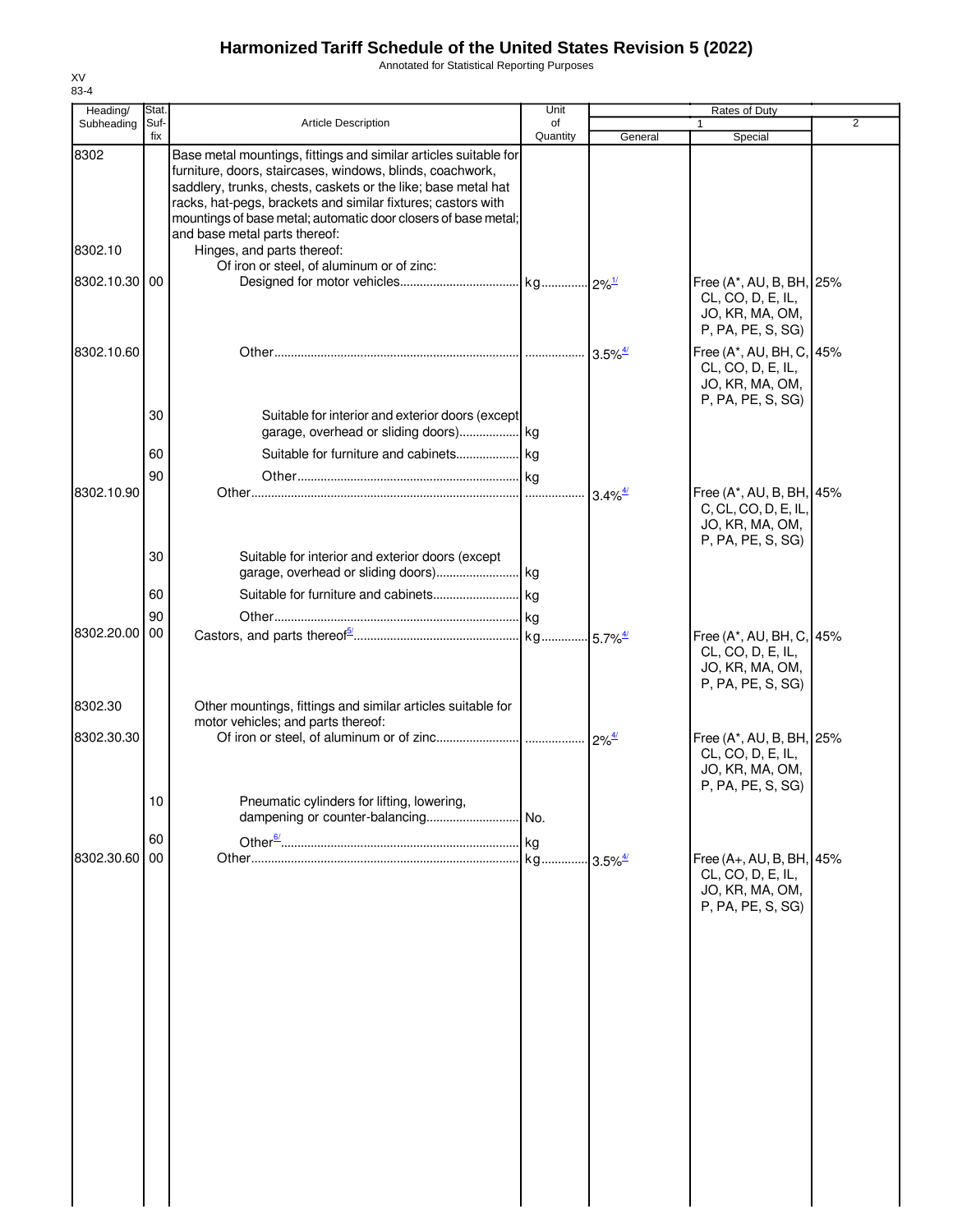Annotated for Statistical Reporting Purposes

| Heading/                                | Stat.       |                                                                                                                                                                                                                                                                                                                                                                                                                                                                                                                                   | Unit           |         | Rates of Duty                                                                     |                |
|-----------------------------------------|-------------|-----------------------------------------------------------------------------------------------------------------------------------------------------------------------------------------------------------------------------------------------------------------------------------------------------------------------------------------------------------------------------------------------------------------------------------------------------------------------------------------------------------------------------------|----------------|---------|-----------------------------------------------------------------------------------|----------------|
| Subheading                              | Suf-<br>fix | <b>Article Description</b>                                                                                                                                                                                                                                                                                                                                                                                                                                                                                                        | of<br>Quantity | General | Special                                                                           | $\overline{2}$ |
| 8302 (con.)<br>8302.41<br>8302.41.30 00 |             | Base metal mountings, fittings and similar articles suitable for<br>furniture, doors, staircases, windows, blinds, coachwork,<br>saddlery, trunks, chests, caskets or the like; base metal hat<br>racks, hat-pegs, brackets and similar fixtures; castors with<br>mountings of base metal; automatic door closers of base metal;<br>and base metal parts thereof: (con.)<br>Other mountings, fittings and similar articles, and parts<br>thereof:<br>Suitable for buildings:<br>Door closers (except automatic door closers), and |                |         |                                                                                   |                |
|                                         |             | Other:                                                                                                                                                                                                                                                                                                                                                                                                                                                                                                                            |                |         | Free (A, AU, BH, CL,<br>CO, D, E, IL, JO,<br>KR, MA, OM, P,<br>PA, PE, S, SG)     | 45%            |
| 8302.41.60                              |             |                                                                                                                                                                                                                                                                                                                                                                                                                                                                                                                                   |                |         | Free (A, AU, BH, CL,<br>CO, D, E, IL, JO,<br>KR, MA, OM, P,<br>PA, PE, S, SG)     | 45%            |
|                                         | 15          | Suitable for interior and exterior doors<br>(except garage, overhead or sliding doors):<br>Doorstops, chain door fasteners, door<br>pulls, kick plates, door knockers and                                                                                                                                                                                                                                                                                                                                                         |                |         |                                                                                   |                |
|                                         | 45<br>50    | For curtains, draperies and window                                                                                                                                                                                                                                                                                                                                                                                                                                                                                                |                |         |                                                                                   |                |
| 8302.41.90                              | 80          | Suitable for interior and exterior doors                                                                                                                                                                                                                                                                                                                                                                                                                                                                                          |                |         | Free (A, AU, BH, CL,<br>CO, D, E, IL, JO,<br>KR, MA, OM, P,<br>PA, PE, S, SG)     | 45%            |
|                                         | 15          | (except garage, overhead or sliding doors):<br>Doorstops, chain door fasteners, door<br>pulls, kick plates, door knockers and                                                                                                                                                                                                                                                                                                                                                                                                     |                |         |                                                                                   |                |
|                                         | 45<br>50    | For curtains, draperies and window                                                                                                                                                                                                                                                                                                                                                                                                                                                                                                |                |         |                                                                                   |                |
| 8302.42<br>8302.42.30                   | 80          | Other, suitable for furniture:                                                                                                                                                                                                                                                                                                                                                                                                                                                                                                    |                |         | Free (A*, AU, BH, C,<br>CL, CO, D, E, IL,<br>JO, KR, MA, OM,                      | 45%            |
|                                         | 10<br>15    | Pneumatic cylinders for lifting, lowering,                                                                                                                                                                                                                                                                                                                                                                                                                                                                                        |                |         | P, PA, PE, S, SG)                                                                 |                |
| 8302.42.60                              | 65<br>00    |                                                                                                                                                                                                                                                                                                                                                                                                                                                                                                                                   |                |         | Free (A*, AU, BH, C,<br>CL, CO, D, E, IL,<br>JO, KR, MA, OM,<br>P, PA, PE, S, SG) | 45%            |
|                                         |             |                                                                                                                                                                                                                                                                                                                                                                                                                                                                                                                                   |                |         |                                                                                   |                |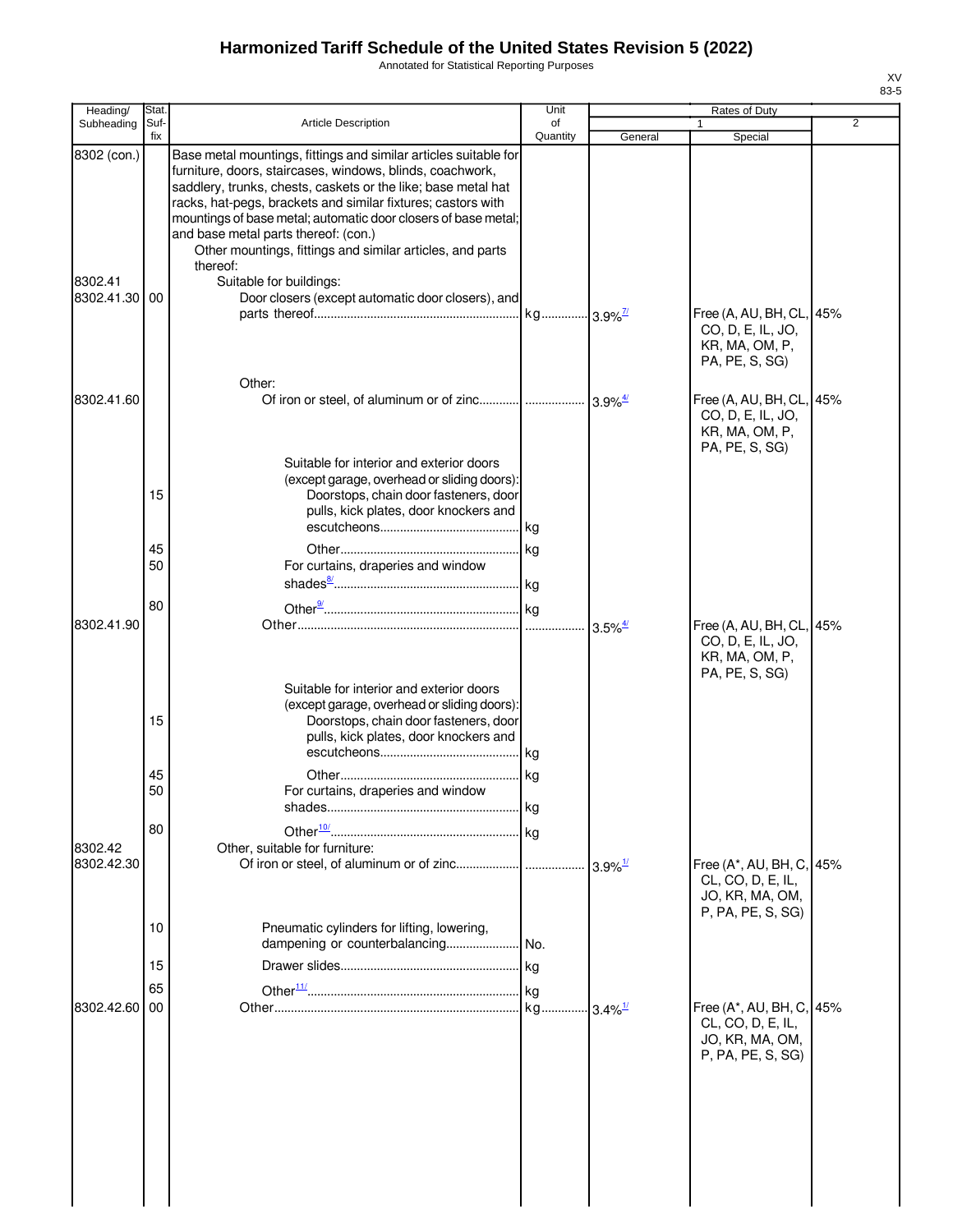Annotated for Statistical Reporting Purposes

| Heading/    | Stat. |                                                                                                                                                                                                                                                                                                                                                                                                                                       | Unit                  |                                             | Rates of Duty                                                                         |                |
|-------------|-------|---------------------------------------------------------------------------------------------------------------------------------------------------------------------------------------------------------------------------------------------------------------------------------------------------------------------------------------------------------------------------------------------------------------------------------------|-----------------------|---------------------------------------------|---------------------------------------------------------------------------------------|----------------|
| Subheading  | Suf-  | <b>Article Description</b>                                                                                                                                                                                                                                                                                                                                                                                                            | of                    |                                             |                                                                                       | $\overline{2}$ |
|             | fix   |                                                                                                                                                                                                                                                                                                                                                                                                                                       | Quantity              | General                                     | Special                                                                               |                |
| 8302 (con.) |       | Base metal mountings, fittings and similar articles suitable for<br>furniture, doors, staircases, windows, blinds, coachwork,<br>saddlery, trunks, chests, caskets or the like; base metal hat<br>racks, hat-pegs, brackets and similar fixtures; castors with<br>mountings of base metal; automatic door closers of base metal;<br>and base metal parts thereof: (con.)<br>Other mountings, fittings and similar articles, and parts |                       |                                             |                                                                                       |                |
|             |       | thereof: (con.)                                                                                                                                                                                                                                                                                                                                                                                                                       |                       |                                             |                                                                                       |                |
| 8302.49     |       | Other:                                                                                                                                                                                                                                                                                                                                                                                                                                |                       |                                             |                                                                                       |                |
|             |       | Harness and saddlery or riding-bridle hardware,<br>and parts thereof:                                                                                                                                                                                                                                                                                                                                                                 |                       |                                             |                                                                                       |                |
| 8302.49.20  | 00    |                                                                                                                                                                                                                                                                                                                                                                                                                                       |                       |                                             | Free (A*, AU, BH,<br>CL, CO, D, E, IL,<br>JO, KR, MA, OM,<br>P, PA, PE, S, SG)        | 60%            |
| 8302.49.40  | 00    |                                                                                                                                                                                                                                                                                                                                                                                                                                       |                       |                                             |                                                                                       | 50%            |
|             |       |                                                                                                                                                                                                                                                                                                                                                                                                                                       |                       |                                             |                                                                                       |                |
|             |       | Other:                                                                                                                                                                                                                                                                                                                                                                                                                                |                       |                                             |                                                                                       |                |
| 8302.49.60  |       |                                                                                                                                                                                                                                                                                                                                                                                                                                       |                       |                                             | Free (A*, AU, BH, C,<br>CL, CO, D, E, IL,<br>JO, KR, MA, OM,<br>P, PA, PE, S, SG)     | 45%            |
|             | 35    | Pneumatic cylinders for lifting, lowering,<br>dampening or counterbalancing                                                                                                                                                                                                                                                                                                                                                           | No.                   |                                             |                                                                                       |                |
|             |       | Other:                                                                                                                                                                                                                                                                                                                                                                                                                                |                       |                                             |                                                                                       |                |
|             | 45    |                                                                                                                                                                                                                                                                                                                                                                                                                                       |                       |                                             |                                                                                       |                |
|             | 55    | For aircraft, vessels and other vehicles<br>(except motor vehicles) of section                                                                                                                                                                                                                                                                                                                                                        |                       |                                             |                                                                                       |                |
|             |       |                                                                                                                                                                                                                                                                                                                                                                                                                                       |                       |                                             |                                                                                       |                |
|             | 85    |                                                                                                                                                                                                                                                                                                                                                                                                                                       |                       |                                             |                                                                                       |                |
| 8302.49.80  |       |                                                                                                                                                                                                                                                                                                                                                                                                                                       | .                     | $3.5\%$ <sup><math>\frac{4}{3}</math></sup> | Free (A*, AU, BH, C, 45%<br>CL, CO, D, E, IL,<br>JO, KR, MA, OM,<br>P, PA, PE, S, SG) |                |
|             |       | For railway vehicles, aircraft, vessels and<br>other vehicles (except motor vehicles) of<br>section XVII:                                                                                                                                                                                                                                                                                                                             |                       |                                             |                                                                                       |                |
|             | 40    |                                                                                                                                                                                                                                                                                                                                                                                                                                       |                       |                                             |                                                                                       |                |
|             | 50    |                                                                                                                                                                                                                                                                                                                                                                                                                                       |                       |                                             |                                                                                       |                |
|             | 90    |                                                                                                                                                                                                                                                                                                                                                                                                                                       | kq                    |                                             |                                                                                       |                |
| 8302.50.00  | 00    | Hat-racks, hat pegs, brackets and similar fixtures, and                                                                                                                                                                                                                                                                                                                                                                               |                       |                                             |                                                                                       |                |
|             |       |                                                                                                                                                                                                                                                                                                                                                                                                                                       | kg Free <sup>4/</sup> |                                             |                                                                                       | 40%            |
| 8302.60     |       | Automatic door closers, and parts thereof:                                                                                                                                                                                                                                                                                                                                                                                            |                       |                                             |                                                                                       |                |
| 8302.60.30  | 00    |                                                                                                                                                                                                                                                                                                                                                                                                                                       | kg 3.9% <sup>4/</sup> |                                             | Free (A, AU, BH, C,                                                                   | 45%            |
|             |       |                                                                                                                                                                                                                                                                                                                                                                                                                                       |                       |                                             | CL, CO, D, E, IL,<br>JO, KR, MA, OM,<br>P, PA, PE, S, SG)                             |                |
| 8302.60.90  | 00    |                                                                                                                                                                                                                                                                                                                                                                                                                                       | kg 3.1% <sup>4/</sup> |                                             | Free (A, AU, BH, CL,                                                                  | 45%            |
|             |       |                                                                                                                                                                                                                                                                                                                                                                                                                                       |                       |                                             | CO, D, E, IL, JO,<br>KR, MA, OM, P,<br>PA, PE, S, SG)                                 |                |
|             |       |                                                                                                                                                                                                                                                                                                                                                                                                                                       |                       |                                             |                                                                                       |                |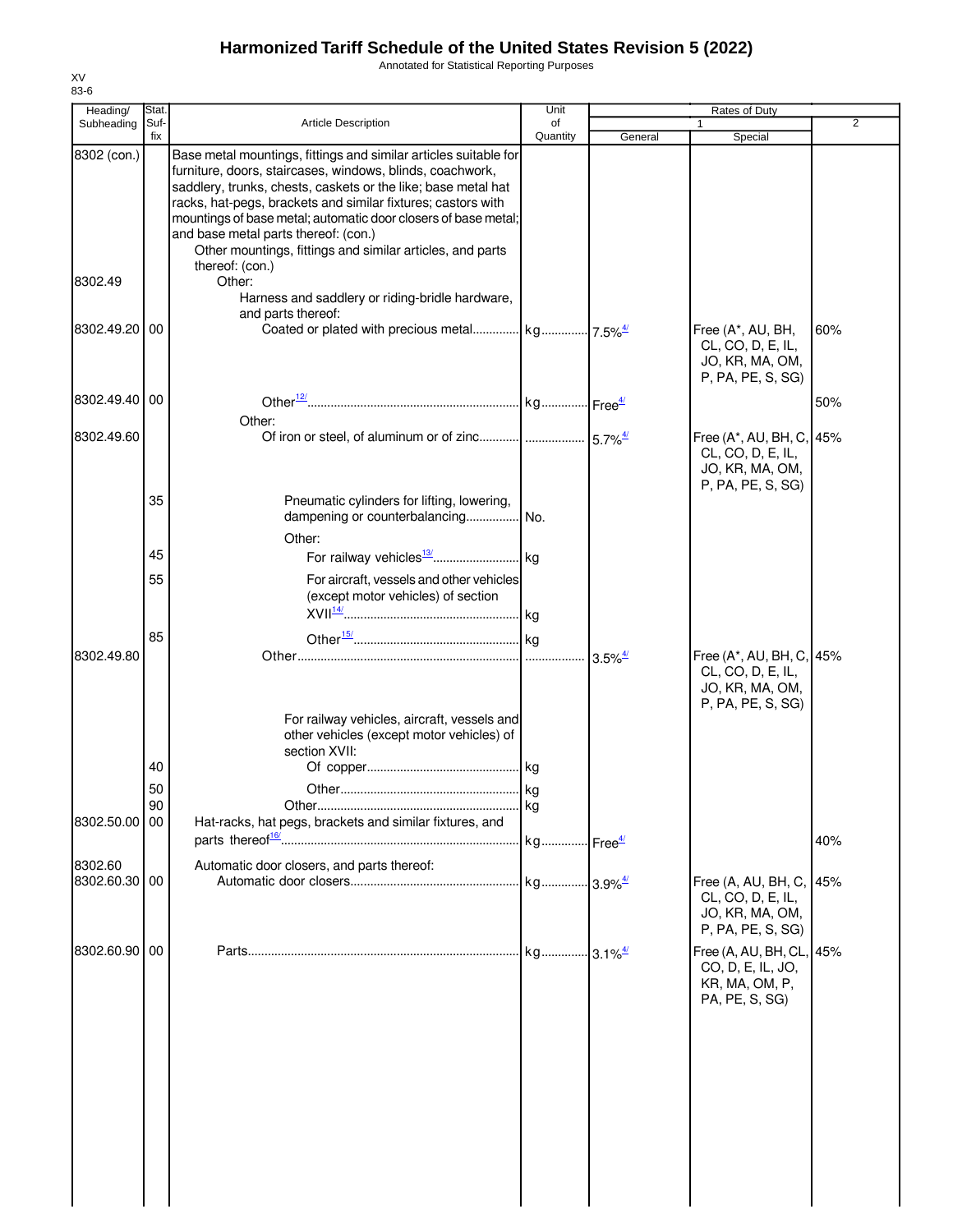Annotated for Statistical Reporting Purposes

| Heading/              | Stat.       |                                                                                                                                                                                                                                                               | Unit                  |         | Rates of Duty                                                                     |                |
|-----------------------|-------------|---------------------------------------------------------------------------------------------------------------------------------------------------------------------------------------------------------------------------------------------------------------|-----------------------|---------|-----------------------------------------------------------------------------------|----------------|
| Subheading            | Suf-<br>fix | Article Description                                                                                                                                                                                                                                           | of<br>Quantity        | General | 1<br>Special                                                                      | $\overline{2}$ |
| 8303.00.00            |             | 00 Armored or reinforced safes, strong-boxes and doors and safe<br>deposit lockers for strong-rooms, cash or deed boxes and the                                                                                                                               |                       |         | Free (A, AU, BH, CL, 45%<br>CO, D, E, IL, JO,<br>KR, MA, OM, P,<br>PA, PE, S, SG) |                |
| 8304.00.00            |             | 00 Desk-top filing or card-index cabinets, paper trays, paper rests,<br>pen trays, office-stamp stands and similar office or desk<br>equipment and parts thereof, of base metal, other than office                                                            |                       |         | Free (A*, AU, BH,<br>CL, CO, D, E, IL,<br>JO, KR, MA, OM,<br>P, PA, PE, S, SG)    | 45%            |
| 8305                  |             | Fittings for looseleaf binders or files, letter clips, letter corners,<br>paper clips, indexing tags and similar office articles, and parts<br>thereof, of base metal; staples in strips (for example, for offices,<br>upholstery, packaging), of base metal: |                       |         |                                                                                   |                |
| 8305.10.00            |             |                                                                                                                                                                                                                                                               |                       |         | Free (A, AU, BH, CL, 45%<br>CO, D, E, IL, JO,<br>KR, MA, OM, P,<br>PA, PE, S, SG) |                |
|                       | 10          |                                                                                                                                                                                                                                                               |                       |         |                                                                                   |                |
| 8305.20.00            | 50<br>00    |                                                                                                                                                                                                                                                               |                       |         |                                                                                   | 4%             |
|                       |             |                                                                                                                                                                                                                                                               |                       |         |                                                                                   |                |
| 8305.90<br>8305.90.30 |             | Other, including parts:                                                                                                                                                                                                                                       |                       |         |                                                                                   | 45%            |
|                       | 10          |                                                                                                                                                                                                                                                               |                       |         |                                                                                   |                |
|                       | 50          |                                                                                                                                                                                                                                                               |                       |         |                                                                                   |                |
| 8305.90.60            | 00          |                                                                                                                                                                                                                                                               |                       |         | Free (A, AU, BH, CL, 45%<br>CO, D, E, IL, JO,<br>KR, MA, OM, P,<br>PA, PE, S, SG) |                |
| 8306                  |             | Bells, gongs and the like, nonelectric, of base metal; statuettes<br>and other ornaments, of base metal; photograph, picture or<br>similar frames, of base metal; mirrors of base metal; and base<br>metal parts thereof:                                     |                       |         |                                                                                   |                |
| 8306.10.00            | 00          |                                                                                                                                                                                                                                                               |                       |         | Free (A*, AU, BH,<br>CL, CO, D, E, IL,<br>JO, KR, MA, OM,<br>P, PA, PE, S, SG)    | 50%            |
| 8306.21.00 00         |             | Statuettes and other ornaments, and parts thereof:<br>Plated with precious metal, and parts thereof                                                                                                                                                           | kg 4.5% <sup>1/</sup> |         | Free (A*, AU, BH,<br>CL, CO, D, E, IL,<br>JO, KR, MA, OM,<br>P, PA, PE, S, SG)    | 65%            |
| 8306.29.00 00         |             |                                                                                                                                                                                                                                                               | kg Free <sup>2/</sup> |         |                                                                                   | 46%            |
| 8306.30.00            | 00          | Photograph, picture or similar frames; mirrors; and parts                                                                                                                                                                                                     | kg 2.7% <sup>4/</sup> |         | Free (A*, AU, BH,                                                                 | 45%            |
|                       |             |                                                                                                                                                                                                                                                               |                       |         | CL, CO, D, E, IL,<br>JO, KR, MA, OM,<br>P, PA, PE, S, SG)                         |                |
|                       |             |                                                                                                                                                                                                                                                               |                       |         |                                                                                   |                |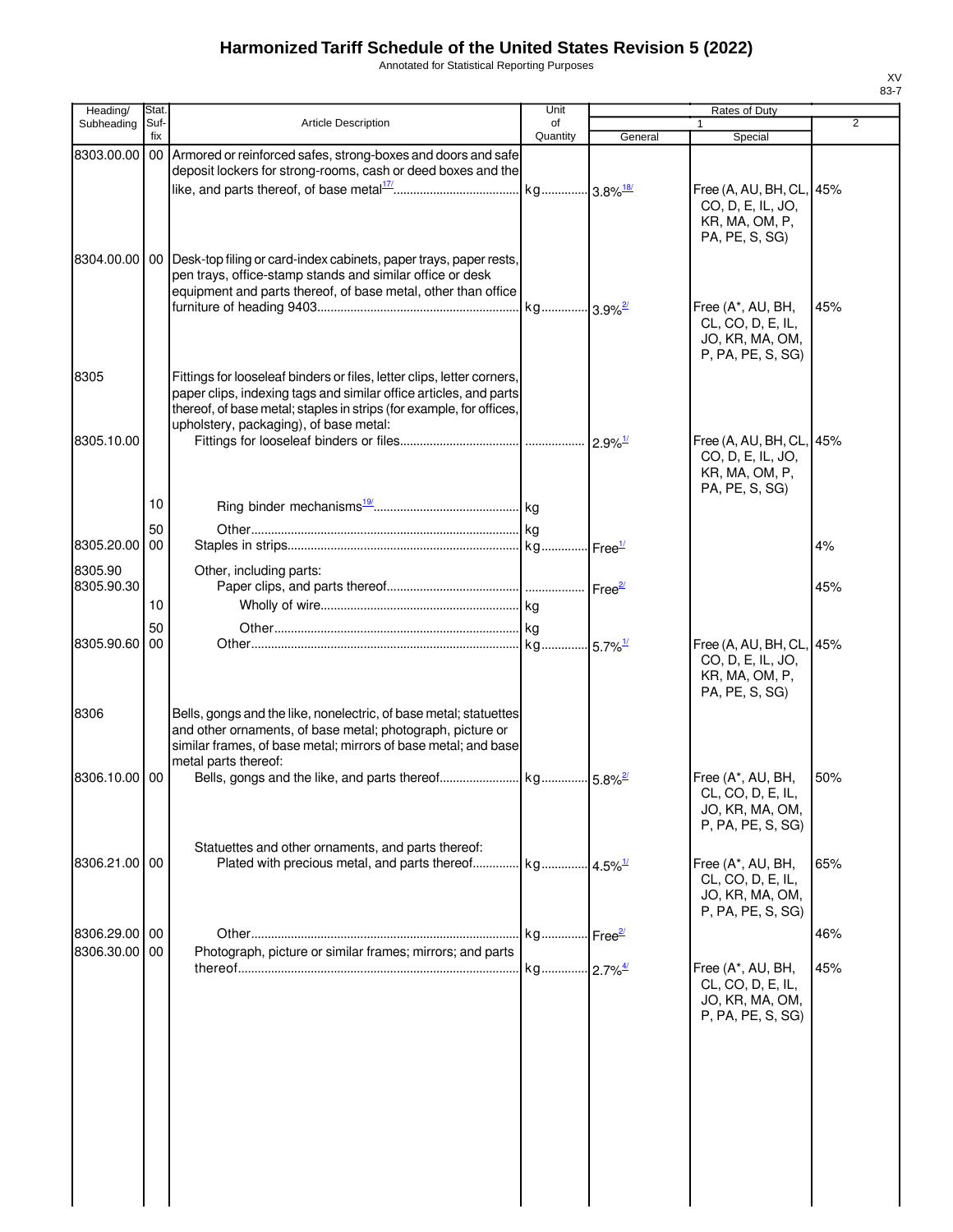Annotated for Statistical Reporting Purposes

| Heading/                 | Stat.       |                                                                                                                                                                                                                                                                                                                                                                                    | Unit           |         | Rates of Duty                                                                        |                |
|--------------------------|-------------|------------------------------------------------------------------------------------------------------------------------------------------------------------------------------------------------------------------------------------------------------------------------------------------------------------------------------------------------------------------------------------|----------------|---------|--------------------------------------------------------------------------------------|----------------|
| Subheading               | Suf-<br>fix | <b>Article Description</b>                                                                                                                                                                                                                                                                                                                                                         | of<br>Quantity | General | $\mathbf{1}$<br>Special                                                              | 2              |
| 8307                     |             | Flexible tubing of base metal, with or without fittings:                                                                                                                                                                                                                                                                                                                           |                |         |                                                                                      |                |
| 8307.10                  |             | Of iron or steel:                                                                                                                                                                                                                                                                                                                                                                  |                |         |                                                                                      |                |
| 8307.10.30 00            |             |                                                                                                                                                                                                                                                                                                                                                                                    |                |         | Free (A, AU, B, BH, 30%<br>C, CL, CO, D, E, IL,<br>JO, KR, MA, OM,                   |                |
|                          |             |                                                                                                                                                                                                                                                                                                                                                                                    |                |         | P, PA, PE, S, SG)                                                                    |                |
| 8307.10.60 00            |             |                                                                                                                                                                                                                                                                                                                                                                                    |                |         | Free (A, AU, B, BH, 30%<br>CL, CO, D, E, IL,<br>JO, KR, MA, OM,<br>P, PA, PE, S, SG) |                |
| 8307.90<br>8307.90.30 00 |             | Of other base metal:                                                                                                                                                                                                                                                                                                                                                               |                |         | Free (A, AU, B, BH, 30%                                                              |                |
|                          |             |                                                                                                                                                                                                                                                                                                                                                                                    |                |         | C, CL, CO, D, E, IL,<br>JO, KR, MA, OM,<br>P, PA, PE, S, SG)                         |                |
| 8307.90.60 00            |             |                                                                                                                                                                                                                                                                                                                                                                                    |                |         | Free (A, AU, B, BH, 30%<br>CL, CO, D, E, IL,<br>JO, KR, MA, OM,<br>P, PA, PE, S, SG) |                |
| 8308                     |             | Clasps, frames with clasps, buckles, buckle-clasps, hooks,<br>eyes, eyelets and the like, of base metal, of a kind used for<br>clothing or clothing accessories, footwear, jewelry, wrist<br>watches, books, awnings, leather goods, travel goods or<br>saddlery or for other made up articles; tubular or bifurcated<br>rivets, of base metal; beads and spangles, of base metal: |                |         |                                                                                      |                |
| 8308.10.00 00            |             |                                                                                                                                                                                                                                                                                                                                                                                    |                |         | CO, D, E, IL, JO,<br>KR, MA, OM, P,<br>PA, PE, S, SG)                                | $10¢/kg + 25%$ |
| 8308.20                  |             | Tubular or bifurcated rivets:                                                                                                                                                                                                                                                                                                                                                      |                |         |                                                                                      |                |
| 8308.20.30 00            |             | Of iron or steel and not brightened, not lathed and not                                                                                                                                                                                                                                                                                                                            |                |         |                                                                                      |                |
|                          |             |                                                                                                                                                                                                                                                                                                                                                                                    |                |         |                                                                                      | 2.2¢/kg        |
| 8308.20.60 00            |             |                                                                                                                                                                                                                                                                                                                                                                                    |                |         |                                                                                      | 45%            |
| 8308.90<br>8308.90.30 00 |             | Other, including parts:                                                                                                                                                                                                                                                                                                                                                            |                |         |                                                                                      | 40%            |
|                          |             |                                                                                                                                                                                                                                                                                                                                                                                    |                |         |                                                                                      |                |
| 8308.90.60 00            |             |                                                                                                                                                                                                                                                                                                                                                                                    |                |         | Free (A, AU, B, BH, 45%<br>CL, CO, D, E, IL,<br>JO, KR, MA, OM,<br>P, PA, PE, S, SG) |                |
| 8308.90.90 00            |             |                                                                                                                                                                                                                                                                                                                                                                                    |                |         | Free (A, AU, B, BH, 65%<br>CL, CO, D, E, IL,<br>JO, KR, MA, OM,<br>P, PA, PE, S, SG) |                |
| 8309                     |             | Stoppers, caps and lids (including crown corks, screw caps<br>and pouring stoppers), capsules for bottles, threaded bungs,<br>bung covers, seals and other packing accessories, and parts<br>thereof, of base metal:                                                                                                                                                               |                |         |                                                                                      |                |
| 8309.10.00 00            |             | Crown corks (including crown seals and caps), and parts                                                                                                                                                                                                                                                                                                                            |                |         |                                                                                      |                |
|                          |             |                                                                                                                                                                                                                                                                                                                                                                                    |                |         |                                                                                      | 45%            |
| 8309.90.00 00            |             |                                                                                                                                                                                                                                                                                                                                                                                    |                |         | Free (A, AU, BH, CL, 45%<br>CO, D, E, IL, JO,<br>KR, MA, OM, P,<br>PA, PE, S, SG)    |                |
|                          |             |                                                                                                                                                                                                                                                                                                                                                                                    |                |         |                                                                                      |                |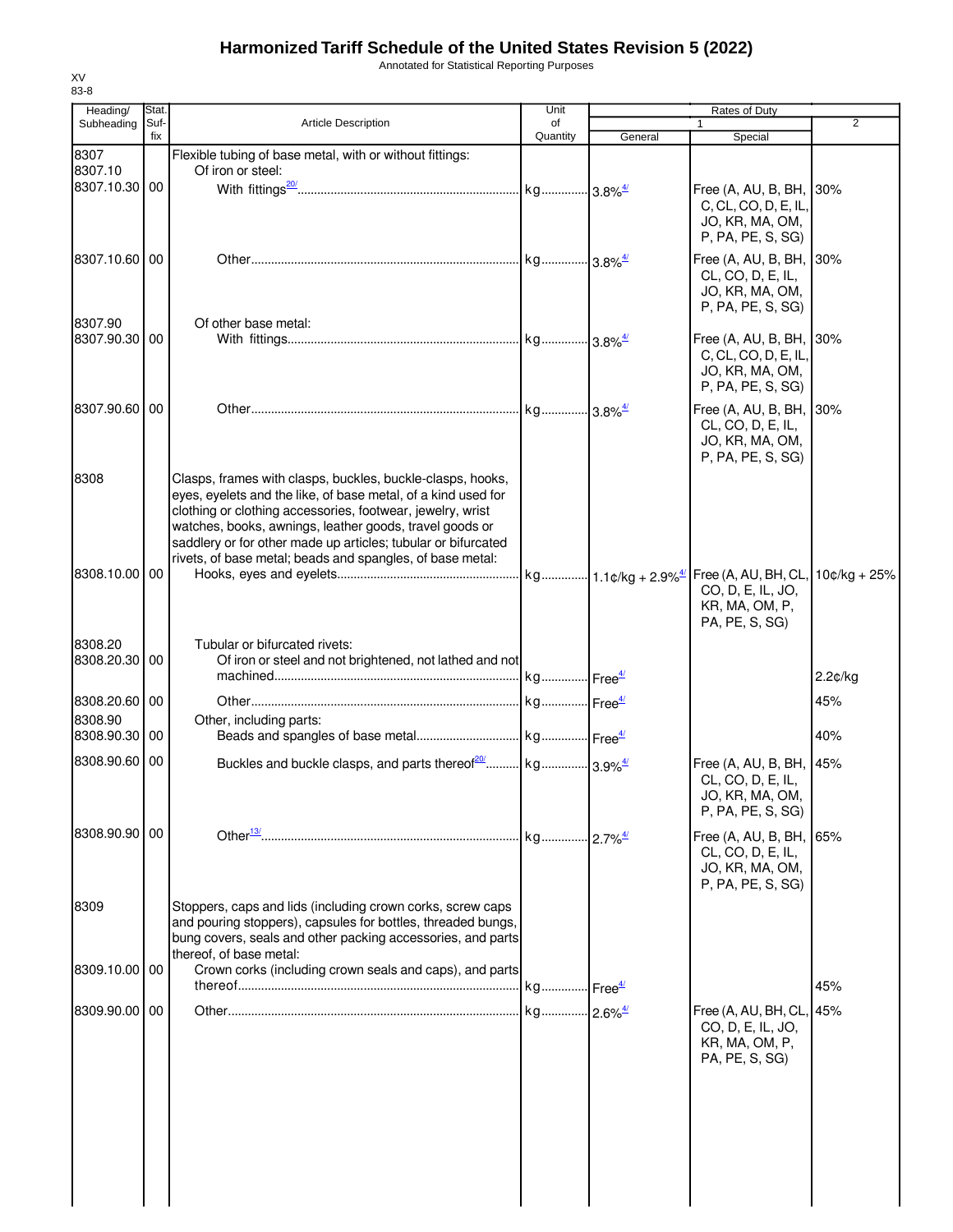Annotated for Statistical Reporting Purposes

| Heading/      | Stat.       |                                                                                                                                                                                                                                                                                                                                                    | Unit                  |         | Rates of Duty           |                |
|---------------|-------------|----------------------------------------------------------------------------------------------------------------------------------------------------------------------------------------------------------------------------------------------------------------------------------------------------------------------------------------------------|-----------------------|---------|-------------------------|----------------|
| Subheading    | Suf-<br>fix | Article Description                                                                                                                                                                                                                                                                                                                                | of<br>Quantity        | General | $\mathbf{1}$<br>Special | $\overline{2}$ |
| 8310.00.00    |             | 00 Sign plates, name plates, address plates and similar plates,<br>numbers, letters and other symbols, and parts thereof, of base                                                                                                                                                                                                                  | kg Free <sup>4/</sup> |         |                         | 45%            |
| 8311          |             | Wire, rods, tubes, plates, electrodes and similar products of<br>base metal or of metal carbides, coated or cored with flux<br>material, of a kind used for soldering, brazing, welding or<br>deposition of metal or of metal carbides; wire and rods, of<br>agglomerated base metal powder, used for metal spraying;<br>base metal parts thereof: |                       |         |                         |                |
| 8311.10.00 00 |             | Coated electrodes of base metal, for electric                                                                                                                                                                                                                                                                                                      |                       |         |                         | 35%            |
| 8311.20.00 00 |             | Cored wire of base metal, for electric arc-welding kg Free <sup>4/</sup>                                                                                                                                                                                                                                                                           |                       |         |                         | 35%            |
| 8311.30       |             | Coated rods and cored wire, of base metal, for soldering,<br>brazing or welding by flame:                                                                                                                                                                                                                                                          |                       |         |                         |                |
| 8311.30.30 00 |             |                                                                                                                                                                                                                                                                                                                                                    | kg Free <sup>4/</sup> |         |                         | 2.5¢/kg on     |
|               |             |                                                                                                                                                                                                                                                                                                                                                    | Pb kg                 |         |                         | lead content   |
| 8311.30.60 00 |             |                                                                                                                                                                                                                                                                                                                                                    |                       |         |                         | 35%            |
| 8311.90.00 00 |             |                                                                                                                                                                                                                                                                                                                                                    | kg Free <sup>4/</sup> |         |                         | 35%            |
|               |             |                                                                                                                                                                                                                                                                                                                                                    |                       |         |                         |                |
|               |             |                                                                                                                                                                                                                                                                                                                                                    |                       |         |                         |                |